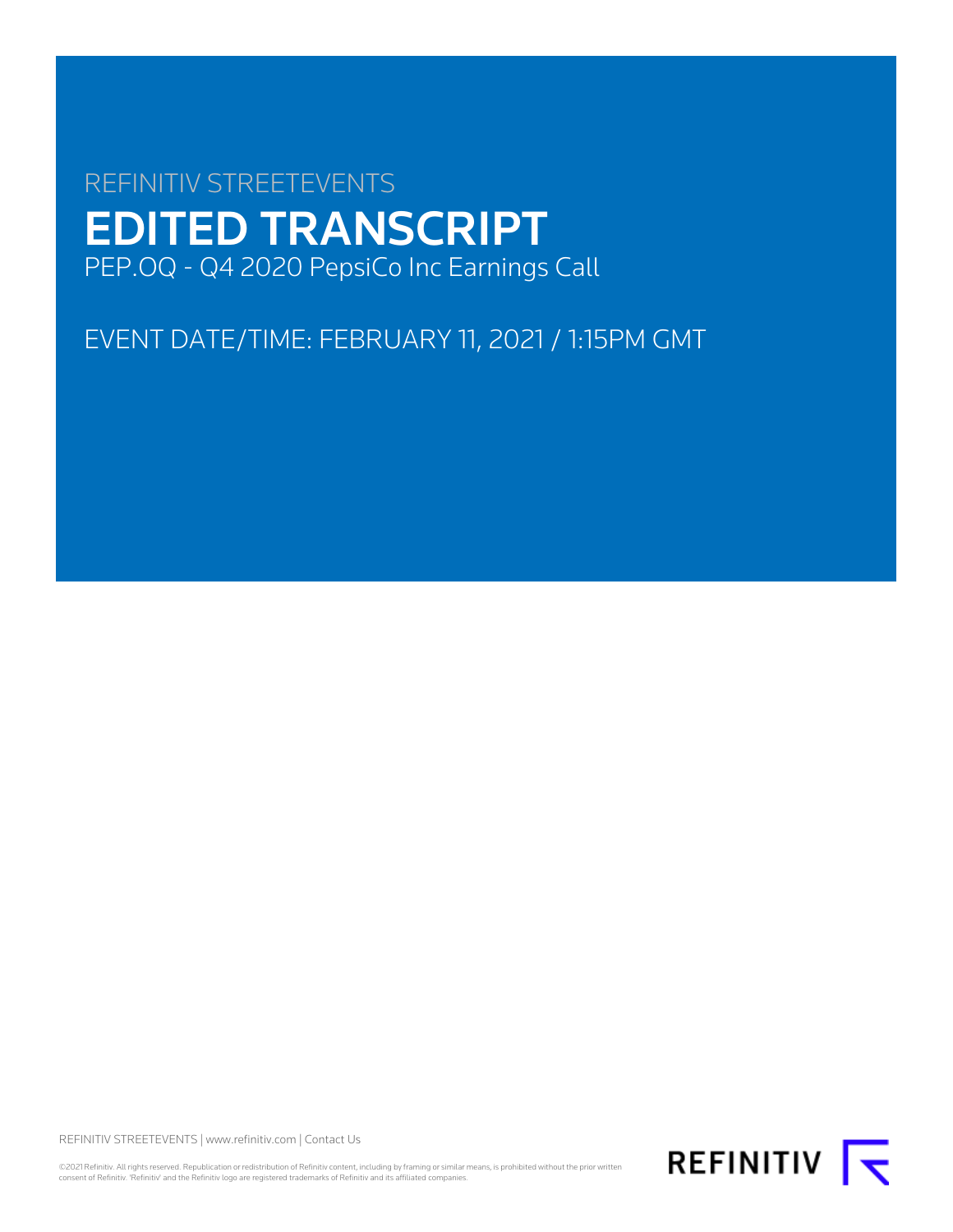# **CORPORATE PARTICIPANTS**

**[Hugh F. Johnston](#page-3-0)** PepsiCo, Inc. - Vice Chairman, Executive VP & CFO **[Ramon Luis Laguarta](#page-2-0)** PepsiCo, Inc. - Chairman & CEO **[Ravi Pamnani](#page-1-0)** PepsiCo, Inc. - SVP of IR

# **CONFERENCE CALL PARTICIPANTS**

**[Andrea Faria Teixeira](#page-3-1)** JPMorgan Chase & Co, Research Division - MD **[Bonnie Lee Herzog](#page-2-1)** Goldman Sachs Group, Inc., Research Division - Research Analyst **[Bryan Douglass Spillane](#page-5-0)** BofA Securities, Research Division - MD of Equity Research **[Christopher Michael Carey](#page-11-0)** Wells Fargo Securities, LLC, Research Division - Senior Analyst **[Dara Warren Mohsenian](#page-2-2)** Morgan Stanley, Research Division - MD **[Kaumil S. Gajrawala](#page-5-1)** Crédit Suisse AG, Research Division - MD & Research Analyst **[Kevin Michael Grundy](#page-8-0)** Jefferies LLC, Research Division - Senior VP & Equity Analyst **[Lauren Rae Lieberman](#page-7-0)** Barclays Bank PLC, Research Division - MD & Senior Research Analyst **[Laurent Daniel Grandet](#page-6-0)** Guggenheim Securities, LLC, Research Division - Senior Analyst and MD of the Consumer & Retail Team **[Robert Edward Ottenstein](#page-10-0)** Evercore ISI Institutional Equities, Research Division - Senior MD, Head of Global Beverages Research & Fundamental Research Analyst **[Stephen Robert R. Powers](#page-9-0)** Deutsche Bank AG, Research Division - Research Analyst **[Sunil Harshad Modi](#page-9-1)** RBC Capital Markets, Research Division - MD of Tobacco, Household Products and Beverages & Lead Consumer Staples Analyst **[Vivien Nicole Azer](#page-7-1)** Cowen and Company, LLC, Research Division - MD & Senior Research Analyst

# **PRESENTATION**

### **Operator**

<span id="page-1-0"></span>Good morning, and welcome to PepsiCo's Fourth Quarter Earnings Question-and-Answer Session. (Operator Instructions) Today's call is being recorded and will be archived at www.pepsico.com.

It is now my pleasure to introduce Mr. Ravi Pamnani, Senior Vice President of Investor Relations. Mr. Pamnani, you may begin.

### **Ravi Pamnani** - PepsiCo, Inc. - SVP of IR

Thank you, operator. I hope that everyone has had a chance this morning to review our press release and prepared remarks, both of which are available on our website.

Before we begin, please take note of our cautionary statement. We may make forward-looking statements on today's call, including about our business plans, 2021 outlook and the potential impact of the COVID-19 pandemic on our business. Forward-looking statements inherently involve risks and uncertainties and only reflect our view as of today, and we are under no obligation to update.

When discussing our results, we may refer to non-GAAP measures, which exclude certain items from reported results. Please refer to today's earnings release and 10-K available on pepsico.com for definitions and reconciliations of non-GAAP measures and additional information regarding our results, including a discussion of factors that could cause actual results to materially differ from forward-looking statements.



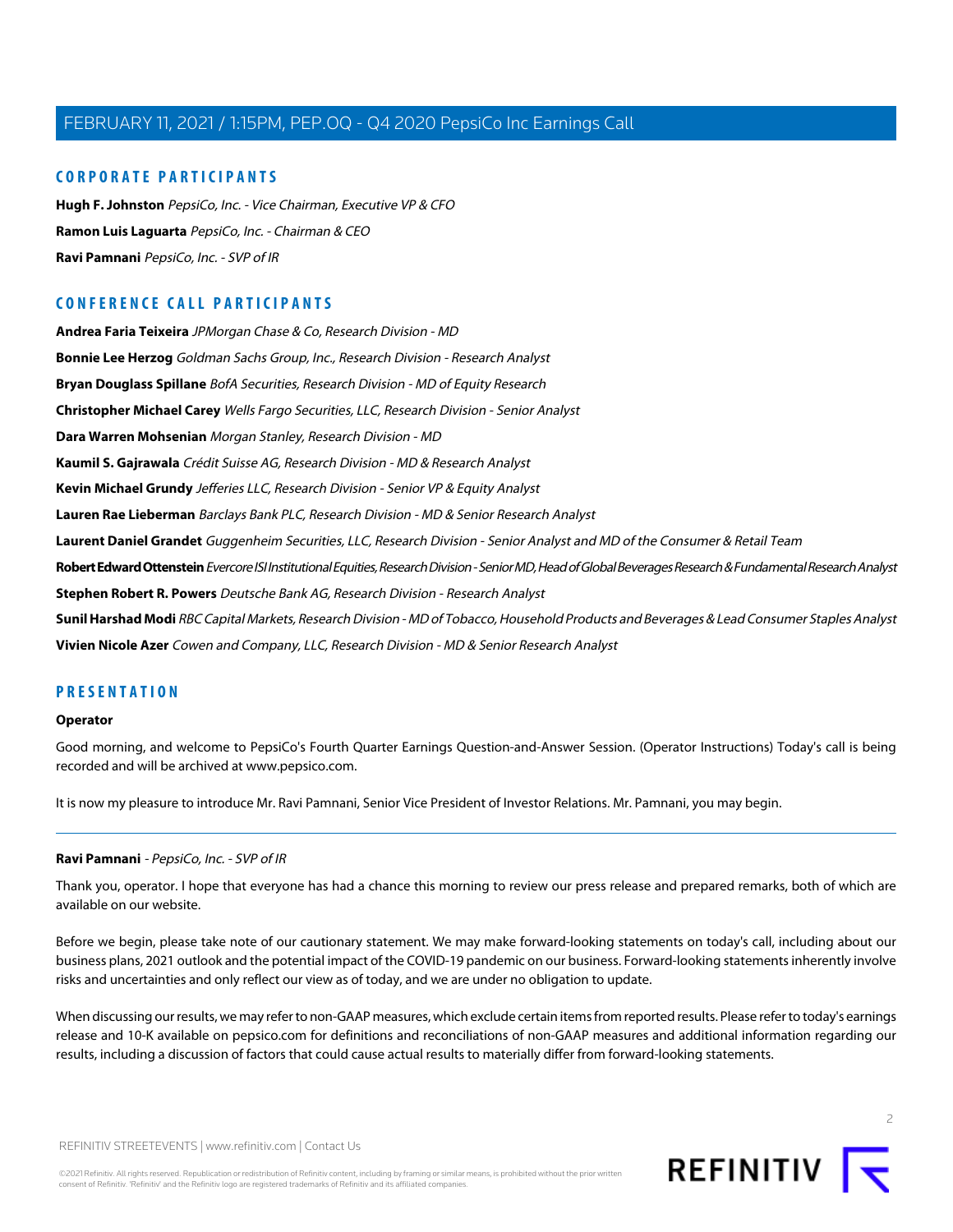Joining me today are PepsiCo's Chairman and CEO, Ramon Laguarta; and PepsiCo's Vice Chairman and CFO, Hugh Johnston. (Operator Instructions)

Now with that, I will turn it over to the operator for the first question.

# **QUESTIONS AND ANSWERS**

### **Operator**

<span id="page-2-1"></span>(Operator Instructions) Your first question comes from the line of Bonnie Herzog of Goldman Sachs.

### **Bonnie Lee Herzog** - Goldman Sachs Group, Inc., Research Division - Research Analyst

I had a question on your marketing and how we should be thinking about your ad spend levels this year. It seems quite obvious, I guess, that you can op right now at lower ad spend levels. So I guess I wanted to clarify with both of you that you do expect to pull back on the absolute level of your ad spend this year. And then how should we think about this from a long-term perspective, especially when I think about the context of the overall health of whether it's your categories and certainly your brand equity and how you're going to maintain that?

### <span id="page-2-0"></span>**Ramon Luis Laguarta** - PepsiCo, Inc. - Chairman & CEO

Yes, Bonnie, this is Ramon. Listen, the advertising levels, I don't think we are maximized on the investments. What we are seeing is that the A&M line has opportunities for optimization, especially in what we call nonworking, and we're working hard on optimizing that part. And obviously, we're working on optimizing the return on investment on the advertising part of the media that impacts the consumer.

One of the decisions we took this year was -- and if you look at Frito-Lay, for example, or some of our international business, we actually increased our A&M. And the reason for that is that within the formula for success of our portfolio, we have to have our large brands growing at a decent pace, at the market level, hopefully. And for that, we need to keep them modernized, we have to keep innovating on those large brands. But also, we need to invest in the growth space of the category where sometimes we need to create new brands. And that requires a well-funded kind of support package to get those brands up and running.

For example, if you think about the Frito portfolio, obviously, we want to grow our Cheetos, Doritos, Tostitos, Lays, Ruffles at a very good pace, and I think we're doing that. But at the same time, we need to build healthier portfolios, brands like Off The Eaten Path or Smartfoods or PopCorners or Bare, all those brands need to grow to have a portfolio of the future, the same with our beverage portfolio with bubly or with some of the smaller brands we're creating. So that's how we're thinking about our A&M optimization. Obviously, on the nonworking, get the maximum ROI on the working part, but ensure that we can support the -- both the large brands and the smaller future brands in a way that we have a sustainable growth for the future.

### <span id="page-2-2"></span>**Operator**

Your next question comes from the line of Dara Mohsenian of Morgan Stanley.

### **Dara Warren Mohsenian** - Morgan Stanley, Research Division - MD

So first, just a detailed question. As we look at your earnings guidance for 2021, it's in line with the long-term algorithm despite having nearly \$800 million in COVID costs in 2020 that I assume will drop off significantly. So just trying to understand why there couldn't be upside to the long-term algorithm should those costs drop off. Is there assumed reinvestment or higher commodities or other factors?

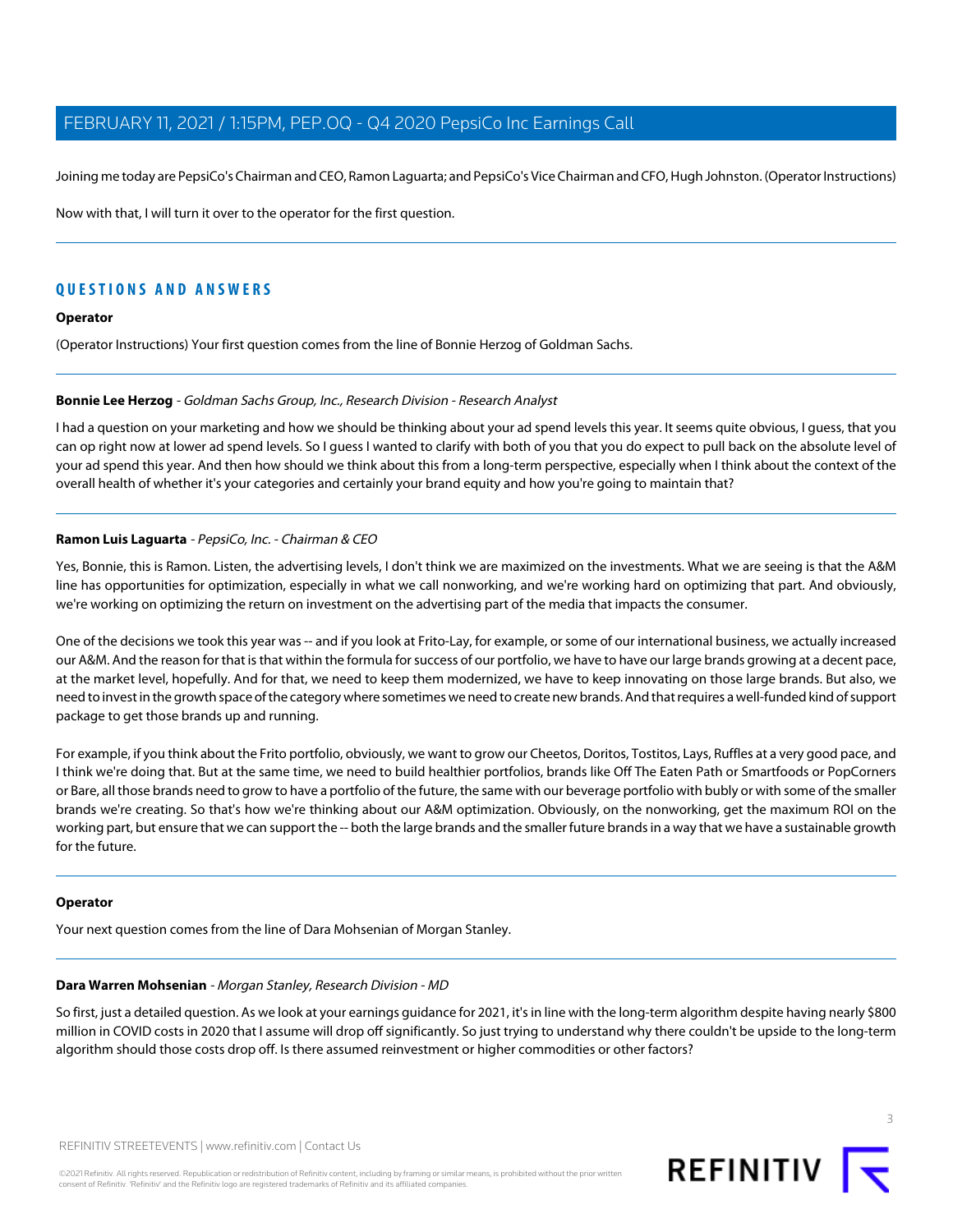And then second, Ramon, just sort of further on the question you just answered. We did see a pretty big shift in A&M spend on the Frito side this year. Obviously, a pullback in beverage given the COVID situation. So I'd love to hear your thoughts on the ROI behind the higher spend in Frito and if you think you're getting significant incremental revenue from that or the yield on those investments as you shifted the allocation within the portfolio in 2020.

# **Ramon Luis Laguarta** - PepsiCo, Inc. - Chairman & CEO

<span id="page-3-0"></span>Great. Okay. Hugh, you want to take the first part on the -- how we're thinking about the short term, long term in our algorithm?

### **Hugh F. Johnston** - PepsiCo, Inc. - Vice Chairman, Executive VP & CFO

Yes, I'm happy to, Ramon. Dara, obviously, there's a lot of items that are in our P&L. We've identified the COVID costs as something we wanted to call out because it was extraordinary. There will be COVID costs in -- significant COVID costs still in 2021. So you really can't flow all of that to the bottom line. In addition to that, we are reporting some of the A&M, as Ramon mentioned, in snack food business and a bit in the beverage business as well.

But as we enter the year, given the level of uncertainty, we felt like being on long-term algorithm from a revenue and profit perspective was an appropriately -- appropriate goal for us. And I think if we hit these numbers as we expected, I think it will be a good (inaudible)

### **Ramon Luis Laguarta** - PepsiCo, Inc. - Chairman & CEO

Yes, Dara. And so that's -- we're thinking about, obviously, maximizing the short term, but not at the expense of the long term. And I think it's -- to start a year thinking about our long-term algorithm is a good way to start focusing the company on a sustainable performance for many years. So that's how we're thinking about it.

Then with regards to the marketing ROI, listen, we're getting much better at measuring the ROI on our marketing spend. And we think that, actually, we're -- based on this measurement, we're getting much better at the ROI delivery of our investments. We're putting tools and we're putting kind of performance metrics to our marketing teams. In particular, where you were saying about Frito, Frito has a very low level of advertising. I mean full A&M actually, below 4%, for a brand -- for a business that has so many multiple brands and has so much growth potential, if you think about the share of macro-snacks that we have. So I would think that -- if you think about the levers of growth for Frito in the future, I think A&M and an increased A&M should be part of it. As we think about our push model, it's pretty optimized with our DSD execution capabilities. I think on the pool side, we have opportunities probably to maximize the frequency and to maximize the consumer connection with our brands and Frito versus what we do with other -- with some other parts of our business. So that's how we'll be thinking about the A&M investments at Frito.

### <span id="page-3-1"></span>**Operator**

Your next question comes from the line of Andrea Teixeira of JPMorgan.

# **Andrea Faria Teixeira** - JPMorgan Chase & Co, Research Division - MD

So my question is on the use of capital as you deemphasize buybacks and you're focusing more on CapEx, on investment in capacity to meet demand or perhaps M&A. So if you can comment on your capital allocation, Hugh.

And Ramon, I was positively impressed with Europe and the recovery momentum there. Is that going -- do you think it's going to go and continue to -- into 2021 and embedded in your guidance? And conversely, what are your thoughts on the deceleration in LatAm?

 $\Delta$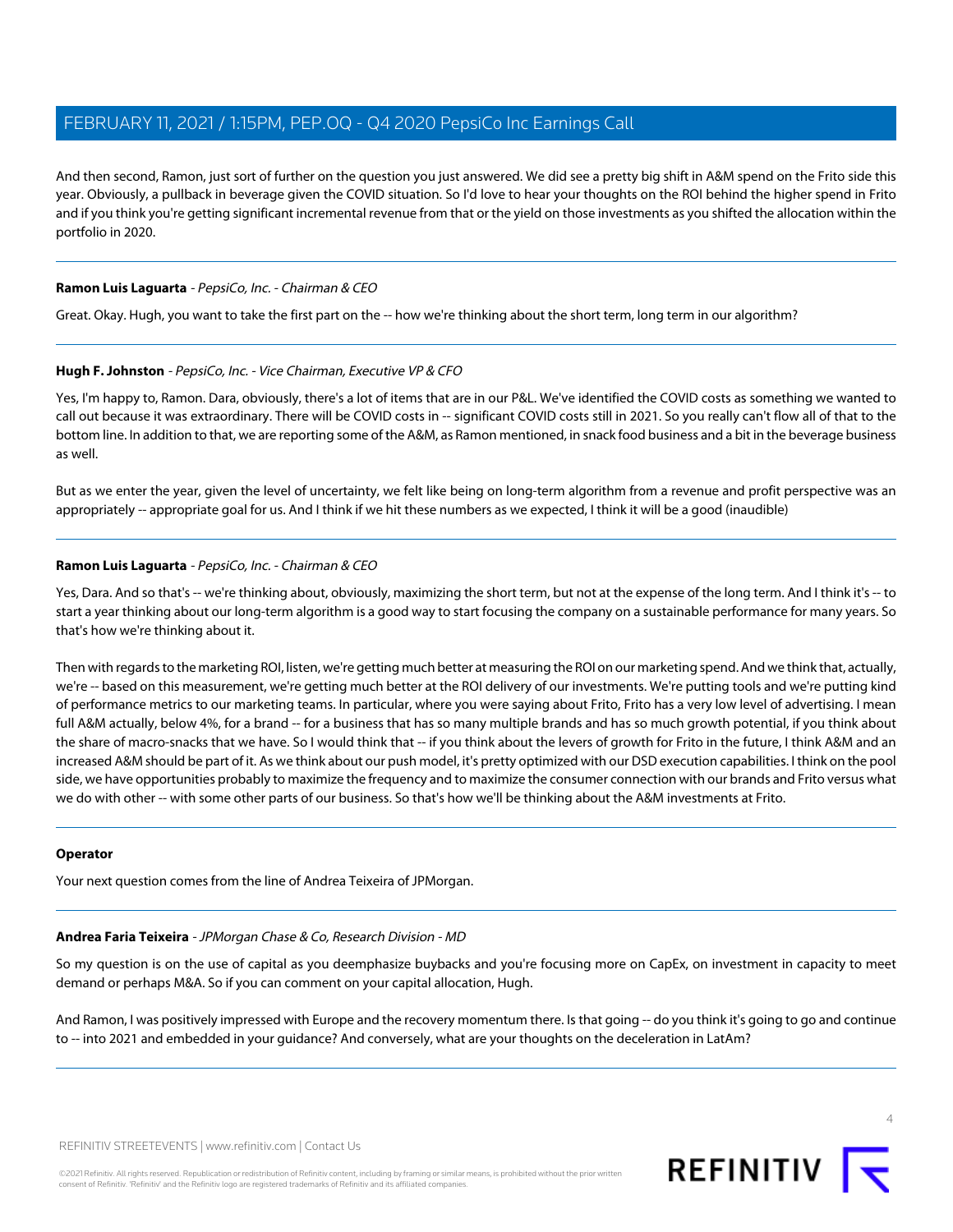# **Ramon Luis Laguarta** - PepsiCo, Inc. - Chairman & CEO

Okay. Let me start with the geography part, and then Hugh can talk about the capital. The -- I would say, Europe, we're seeing different Europes. Now we're seeing Eastern Europe quite strong. I would say, Russia, extremely strong. Turkey, very strong. Some parts in Central Europe, much better. With Central Europe, I mean Germany, some of the more developed Europe. We're seeing the south of Europe, very impacted by obviously the lack of tourism and people not going there for weekends or longer vacation. So that is how we see Europe.

When we look at '21, we think, obviously, as mobility increases, we're going to see even better performance in Western Europe. And hopefully, we can continue to see the good performance in the East.

What we can see in Europe across the board is we're becoming more competitive. I think our share of market performance, both in beverages and snacks, was very good this year. So we managed to gain share almost in every single market, which is actually the metric that we're following the most in a period of time where the markets go up and down, depending on lockdowns, et cetera.

In Latin America, actually, Brazil has been very strong throughout the year. And we feel very good about our Brazilian business also in terms of share of market. But also category growth has been very, very positive in Brazil.

Mexico, at the beginning of the pandemic, we suffered a little bit in the [capital] part of our business. So the more kind of smaller fragmented trade, we saw traffic down. And that impacted our sales, given that we have a very good distribution and availability in the market. The business came back to much more solid performance in the last quarter in Mexico. And although we've been gaining share across the year, we've seen also the category recovery in Mexico. So hopefully, we see a much better performance in Mexico this year in absolute terms. Relative terms, I think we'll continue to gain share in the market.

So those are the 2 big markets in Latin America. You get a good sign from those 2.

And Hugh, do you want to talk about the capital principles that we have?

# **Hugh F. Johnston** - PepsiCo, Inc. - Vice Chairman, Executive VP & CFO

Yes, happy to, Ramon. Overall, our capital allocation strategy hasn't changed. We talked about this many times. Number one, make sure that we fund the business to compete and grow; number two is dividend; number three is tuck-in M&A.; and number four is share repurchase.

One and two, obviously, we've talked about in terms of our guidance. I would not expect -- from the standpoint of the third one, I would not expect much in the way of M&A as we go through the course of this year. And certainly, nothing large. So from that perspective, I think we're -- we've got a lot to digest right now. We're happy with where the portfolio sits.

And then last, in terms of share repurchase, obviously, we're trying to balance our debt rating versus our cash return to shareholders. We felt like the dividend increase was important. And at the same time, given the level of M&A that we've had over the last couple of years, balancing that out with the debt rating, we made a decision that we weren't going to have significant share repurchase in this year. That's purely based on balancing the debt rating with our return to equity shareholders. Nothing more than that driving that decision.

# **Operator**

Your next question comes from the line of Kaumil Gajrawala of Crédit Suisse.

5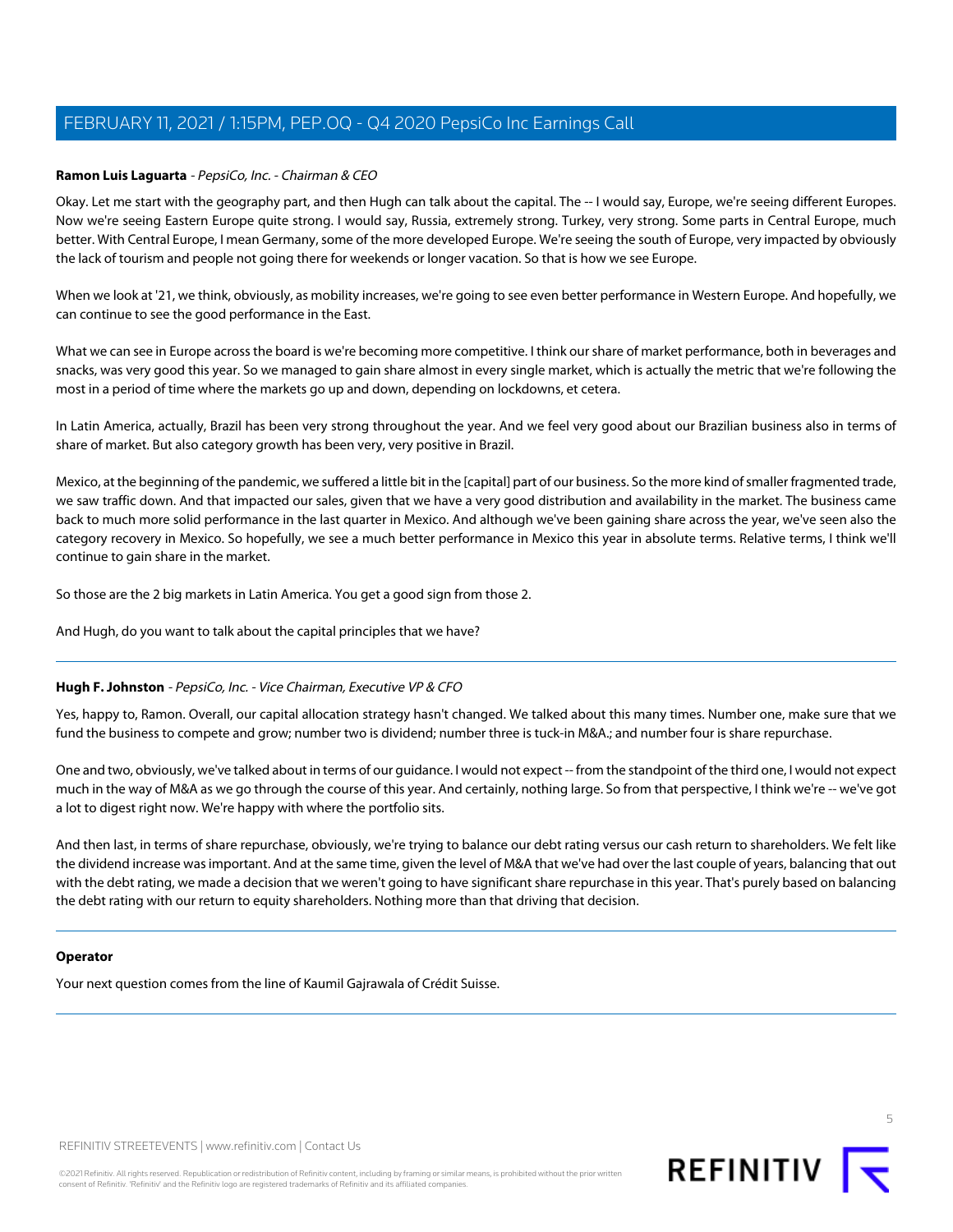### <span id="page-5-1"></span>**Kaumil S. Gajrawala** - Crédit Suisse AG, Research Division - MD & Research Analyst

Would you guys mind providing some just insights on how you're looking at the commodity cost environment, where you're seeing maybe raw material inflation, and then how you plan on addressing it through pricing or mix or trade spend?

### **Ramon Luis Laguarta** - PepsiCo, Inc. - Chairman & CEO

Hugh?

# **Hugh F. Johnston** - PepsiCo, Inc. - Vice Chairman, Executive VP & CFO

Yes. Yes, I'm happy to take that, Ramon.

Kaumil, obviously, there is some pressure in commodities. We're viewing commodities as manageable right now. I'll remind you that we do forward buy on areas where we can open about -- typically about 9 months ahead. But we can't forward buy on everything, and obviously, there's some inflation in certain aspects of our cost structure. That said, we view the overall mix as manageable between pricing and the balance of the P&L, such that we don't expect it to be disruptive to the algorithm this year.

### **Operator**

<span id="page-5-0"></span>Your next question comes from the line of Bryan Spillane of Bank of America.

### **Bryan Douglass Spillane** - BofA Securities, Research Division - MD of Equity Research

I guess I had a follow-up question just related to Andrea's question around cash flow. And Hugh, maybe can you talk about the level -- the CapEx levels? And will they be elevated for multiple years? And then, I guess, maybe some color on just where -- like where that incremental CapEx spending is going. Is it capacity? Is it capabilities? Just try to get an understanding of whether or not we're going to be in an elevated CapEx cycle for a while and then also just where the capital is going.

# **Hugh F. Johnston** - PepsiCo, Inc. - Vice Chairman, Executive VP & CFO

Yes. Ramon, would you like me to handle that one?

# **Ramon Luis Laguarta** - PepsiCo, Inc. - Chairman & CEO

Yes, please. Go ahead. I'll add to the end.

### **Hugh F. Johnston** - PepsiCo, Inc. - Vice Chairman, Executive VP & CFO

Okay. Bryan, a couple of things on that. Yes, it is elevated. We sort of have been running, as you know, about 5% of sales, and now we're running a little bit north of 6%.

A couple of big drivers behind it. Number one is the IT and digitalization spending that we're doing. That will be elevated for a couple of years as we sort of get through the combination of an SAP upgrade as well as a whole variety of digitalization efforts that we have going on in our supply chain and selling system.

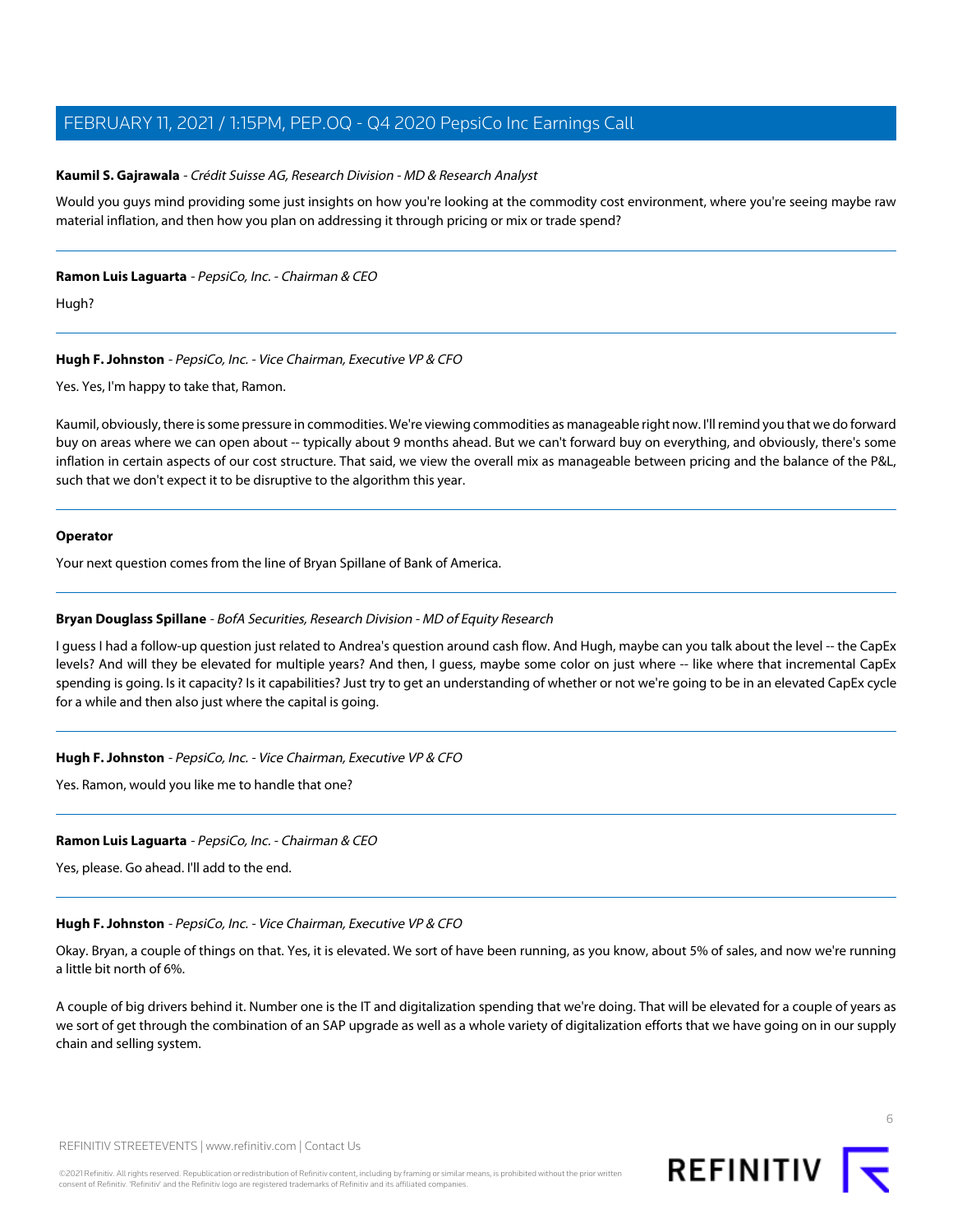The second piece is primarily around growth capacity, and we expect that to be elevated for a couple of years. If you look at the way that we used to run the business, we ran capacity pretty close to the edge. And as we've pivoted to more of a growth strategy, we're taking capacity utilization down a little bit to enable us to capture more of the growth opportunities that are out there. So that's a big piece of the spin.

And then the last is productivity CapEx. As we're looking at automation and looking at putting more capabilities into the plants, that will yield cost savings. That obviously is a big driver.

So I would say I would expect the capital spending to remain elevated for the next couple of years. And then I would expect it to return back to our typical norms.

### **Operator**

<span id="page-6-0"></span>Your next question comes from the line of Laurent Grandet of Guggenheim.

### **Laurent Daniel Grandet** - Guggenheim Securities, LLC, Research Division - Senior Analyst and MD of the Consumer & Retail Team

And congrats on the strong end of the year. I'd like to focus my question on the energy category. So in 2020, we saw you making an aggressive move into the energy category with the acquisition of Rockstar and the agreement to distribute Bang. So could you please update us on where you stand in your journey to become a leading energy player? I'd like to understand your view on the Rockstar revamp. We saw the Super Bowl ad, but I'd like to understand a bit more than that. And obviously, your assessment of the situation with Bang, but also what are you planning to do with other brands like DEW in the energy category.

# **Ramon Luis Laguarta** - PepsiCo, Inc. - Chairman & CEO

Yes. Thank you, Laurent. Yes, good question. Listen, let's talk first about Bang quickly. We're surprised by this move by VPX and especially given that it was a very good performance by PBNA on the distribution metrics. But at the end of the day, we plan to continue being the distributor of Bang until October '23 and we're going to do our best to make that brand well distributed and -- in the marketplace.

But the core of our energy strategy was never Bang as a distribution cherry on top. It was obviously what we could do with our brands after the acquisition of Rockstar kind of free us up from some of the contractual obligations we had.

So the first pillar is obviously Rockstar. Rockstar relaunch, both in the U.S. and in expansion internationally as our core energy kind of mainstream proposition.

The -- I would say the integration of Rockstar into our supply chain is starting to happen. It's going to be a bit of a process until we get all the formulations and everything into our system. But obviously, that's going to make it a better supply chain in itself.

From the consumer point of view, we are -- so we're planning to invest in the brand. I think we found the consumer space where it's going to be a bit quite differentiated. And then we're improving the formulas and we're improving -- building different propositions for multiple spaces in that kind of mainstream energy.

At the same time, you will be seeing shortly some announcements on Mountain Dew launch in the springtime. It's going to be the first big move for Mountain Dew into the energy space. We're very happy with the way the product concept, the support package and the support we're getting from our customers in terms of the launch. So that would be a good event. It will be the first move of Mountain Dew and there will be future moves as well from Mountain Dew into the energy space.



REFINITIV STREETEVENTS | [www.refinitiv.com](https://www.refinitiv.com/) | [Contact Us](https://www.refinitiv.com/en/contact-us)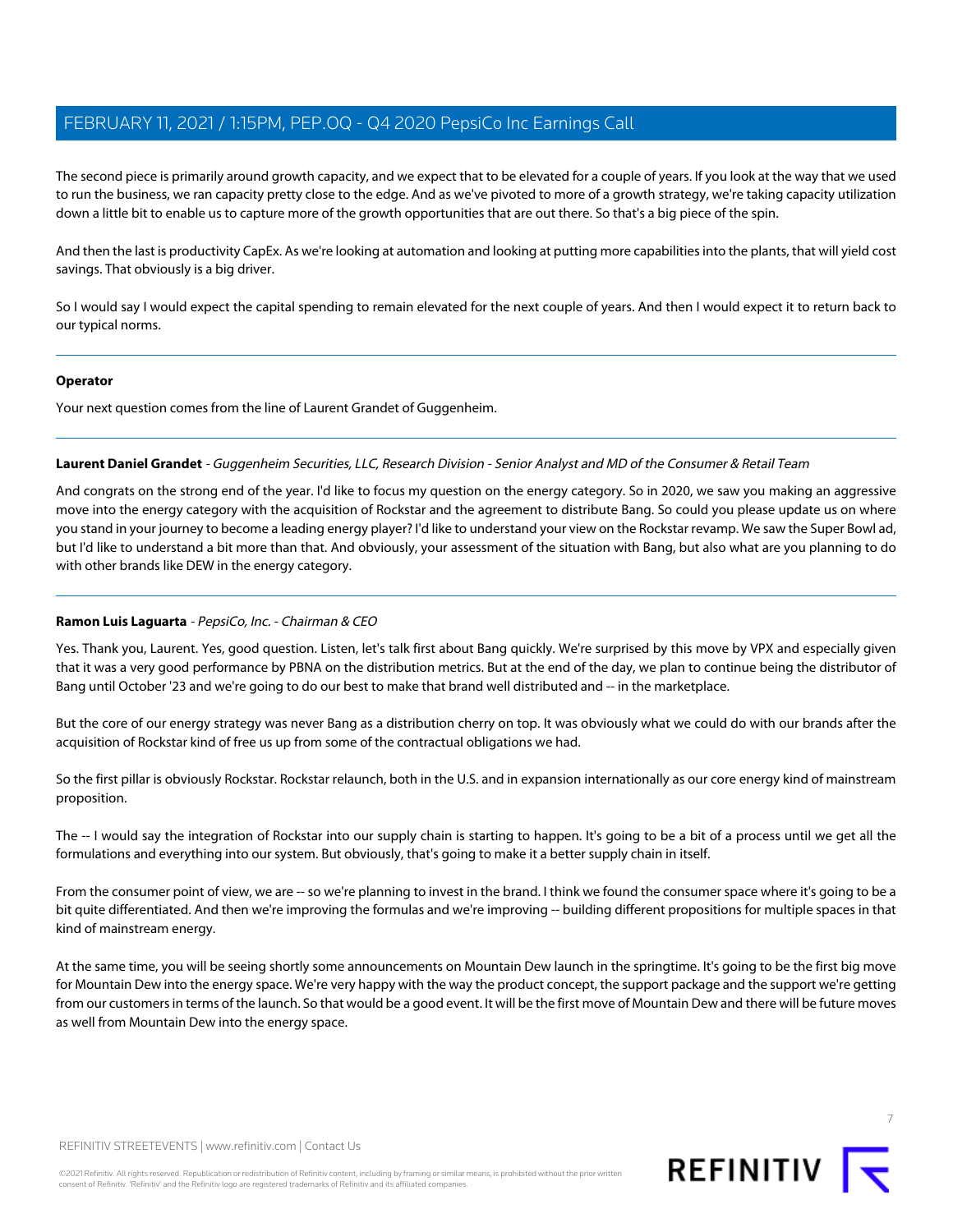Obviously, one of our big pillars in energy is our Starbucks partnership, which is, I think, is at an all-time high in terms of the relationship and the market performance. We continue to innovate on the kind of coffee energy, triple shots, double shots. And we have some, I think, good ideas that will -- I'm sure will make into the market shortly.

So -- and then we're looking at other brands in the sports area and some other kind of spaces within the energy management, energy up, energy down, that I think we can have multiple set of solutions and brands that drive consumer solutions in a space that is obviously growing and has a lot of consumer pool.

So it's important for us, as we said, both from the growth point of view and the margin expansion point of view. And we feel good about the steps we're taking brick by brick to build a solid foundation for us to play in energy over many years.

So that's pretty much, Laurent, and you will see more news from us in the coming weeks.

### **Operator**

<span id="page-7-1"></span>Your next question comes from the line of Vivien Azer of Cowen.

**Vivien Nicole Azer** - Cowen and Company, LLC, Research Division - MD & Senior Research Analyst

I was hoping that you could touch on your agreement with Beyond Meat and explain kind of the aspirations there in terms of the partnership as well as any embedded economic impacts in your 2021 guidance.

# **Ramon Luis Laguarta** - PepsiCo, Inc. - Chairman & CEO

Yes, great. Great question. Yes, as you think about -- we're creating spaces for future growth. One of them is plant-based snacking, plant-based convenient solutions. We think that Beyond Meat was the right partner in terms -- we did a lot of due diligence in terms of R&D capabilities and kind of willingness to share with us in the future. And we have high expectations for that. There should be no implication for our 2021 kind of investment or high sale is going to be still a small business for us in 2021, but we plan to be in the market within this year.

# <span id="page-7-0"></span>**Operator**

Your next question comes from the line of Lauren Lieberman of Barclays.

# **Lauren Rae Lieberman** - Barclays Bank PLC, Research Division - MD & Senior Research Analyst

I was curious, as thinking back to kind of your longer-term plan, Ramon, that you laid out now almost exactly 2 years ago. Is it fair -- I think first order of business was seemingly to kind of shore up and reinvest in your bigger franchises. And I felt like the language in the prepared remarks today, there was a little bit more emphasis on stepping up the investments in the more -- the ancillary but critical growth opportunities, whether it's smaller brands or kind of healthier segments of the categories. Can you speak to the degree to which maybe the environment of the last year kind of accelerated the support you were giving to your big brands and the impact that, that really had on accelerating, I guess, your progress vis-à-vis your long-term goals? I'd be curious to hear sort of a progress report.

# **Ramon Luis Laguarta** - PepsiCo, Inc. - Chairman & CEO

Yes, that's great. Good question. Listen, if you think back and you see the growth opportunity for PepsiCo, we are -- you think about the large LRB category globally, we're about less than 10% on a \$600 billion category growing at a 4%, 5%. And pretty much the same with macro-snacks, a large

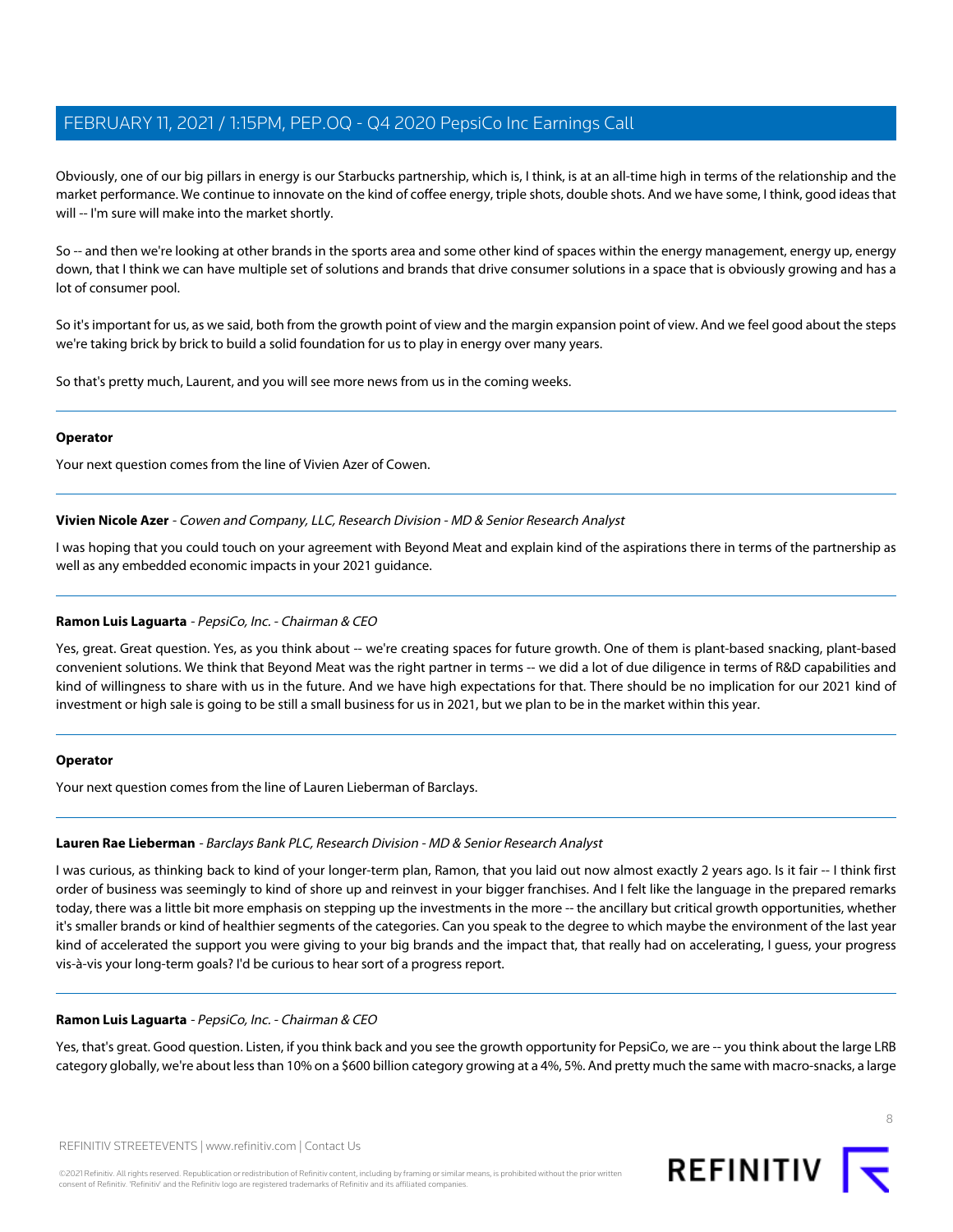category, \$500 billion, \$600 billion globally, and we are less than 10%. So growth as a lever for the long-term value creation of these companies is clearly the #1.

As we're thinking about our growth, obviously, there is a lot of growth in our core brands. Our large core brands have a lot of opportunities, both for more penetration and for, obviously, much more frequency. So we're thinking about that pillar is critical. And we are -- I think we're well invested now in our core brands. If you think about the performance, for example, of PBNA and how brick by brick we've been able to get Pepsi to growth, Mountain Dew to growth, Gatorade to growth or to accelerated growth, while we still grow our coffees, our teas and our sparkling waters, I mean that is the growth model.

If you turn it to the snacks business, the same. You have -- we have our big core categories that play in the fun, social space. And we're building a set of brands in more, let's say, either morning or during the day solo occasions where we're less penetrated at this point. These are brands I was referring earlier, Off The Eaten Path, Smartfoods, some of the recent acquisitions like pop corners, Bare. We are building a beautiful portfolio of solutions for that -- for those spaces. That is the growth of the company long term, a well balanced growth between our core businesses and those smaller niche that one day, 10 years from now, will become the big brands.

If you think about other models that we're working, clearly, our SodaStream has been a fantastic acquisition for us. And it gives us a platform not only to have a sweet spot between better for you and better for the planet, which I think is going to be a sweet spot of growth globally, but also a new way to customize drinks. The same, we're thinking about, for example, the questions I just got, on Beyond Meat and the partnership.

So we're building a lot of future opportunities for our portfolios to grow. At the same time, we don't want to keep our eyes off what are the core brands that drive the majority of the growth in absolute dollars of this company and that have a massive runway for growth in the future.

So that gives you a sense of how we're thinking about growth, growth being our #1 value creation. Profitable growth, obviously. And I think we can do that over time by also creating those smaller spaces where I think we can enter and win in the future.

### <span id="page-8-0"></span>**Operator**

Your next question comes from the line of Kevin Grundy of Jefferies.

# **Kevin Michael Grundy** - Jefferies LLC, Research Division - Senior VP & Equity Analyst

And congratulations on the strong year. Ramon, and Hugh, for that matter, just building off the last question around sort of balanced growth. I wanted to come back to the margin opportunity at North America beverages because this has come up still on a number of times on previous calls. In your prepared remarks today, it's been more about delivering a better balance and improving profitability. Last quarter, I think, it seemed to me, at least the tone was more on improving profitability. So I'm just -- I just want to get a better understanding here of the current commodity cost environment, which you commented on a moment ago, as well as the spending intentions of your key competitor, because one would argue that they've probably never been more constrained than they have been this past year. So I'm just curious if this will be another year of sort of really limited margin enhancement given these factors at North America beverages and want to get a better understanding of how big a priority this is for the organization? And then when can we expect to return to this sort of elusive mid-teens operating margin?

# **Ramon Luis Laguarta** - PepsiCo, Inc. - Chairman & CEO

Great. So let me take it first, and then Hugh can add.

I think when we -- I think the conversations we started about a couple of years ago was we want to make sure that we got PBNA to be a growth engine. And I think brick by brick, we've been able to build a -- kind of make sure our brands are all growth brands. And I think we're there. In the latest quarter, a 5-plus growth shows that. Okay, we're -- most of our brands are performing at a very good level. That was critical because we

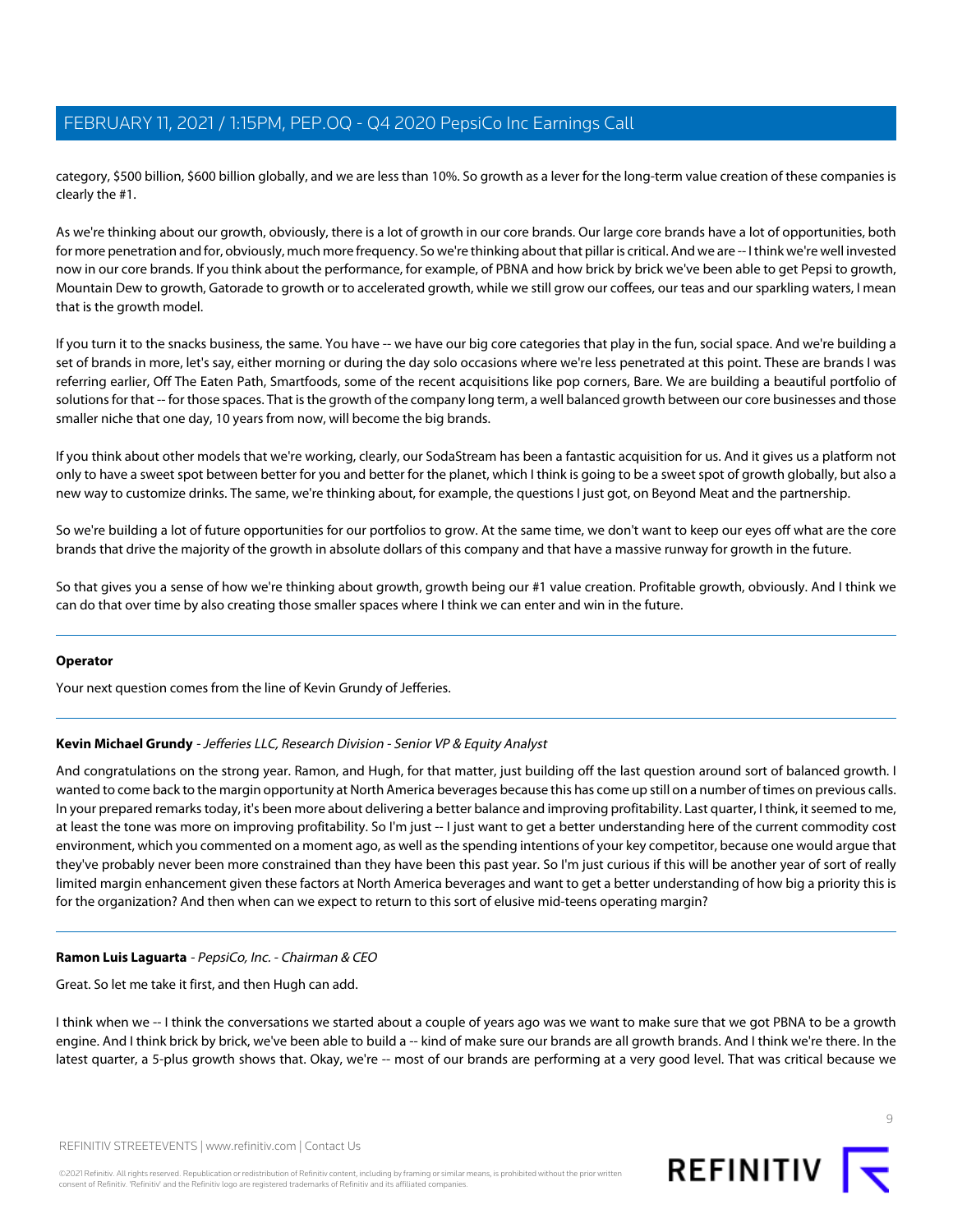thought that there's no way to cut your costs in a way that is sustainable. So now we have, I think, a good machine that has the right local execution capabilities and the good brands and innovation.

Now we have the intentions to work, obviously, on the margin expansion of PBNA. That is a priority for us, a priority for the business. We see this business long term at mid-teens. We want to do it in a sustainable way, where we keep growing with the category and expand our margins. And we have, obviously, ideas on how do we pivot to categories, segments of the category that are highly more profitable, how we get better at selling the right pack in the right place at the right price, so our revenue management capabilities. We have a lot of cost opportunities in the end-to-end supply chain management and also the way we support the business, some of our G&A expenses, and a little bit on our A&M, as you mentioned, optimization. So all of that should give us the opportunities to continue to grow, add the category above and it's starting to expand the margins. This year should be a year where you see already some movement in that regard. And as I said earlier, we see this business getting into the teens margins over the long run without sacrificing competitive performance.

# **Operator**

<span id="page-9-1"></span>Your next question comes from the line of Nik Modi of RBC Capital Markets.

# **Sunil Harshad Modi** - RBC Capital Markets, Research Division - MD of Tobacco, Household Products and Beverages & Lead Consumer Staples Analyst

Ramon, I was hoping you could just talk about what's going on at retail in terms of assortment, SKU management at the retail level, because it seems like retailers are finally starting to focus on higher velocity items and really trying to simplify their shelves because they all learned the lessons of COVID and not having enough stock of higher-turning brands. So just wanted to get your perspective on that. And some of the things we've heard from retailers about Quaker has been under a little bit of space pressure. So just hoping you can provide some clarity there.

# **Ramon Luis Laguarta** - PepsiCo, Inc. - Chairman & CEO

Yes. I think, listen, obviously, we all had to take a look at our supply chain, right, during this year because we -- it's been a challenging year from the supply chain point of view given the number of infected people that we had in our supply chain and so on. So simplifying our portfolios has been a solution to continue to have elevated levels of supply to our customers, which has been our focus.

I think as we go forward and consumers move back to more of a -- a bit of -- more of a normal life and physical stores continue to be a meaningful part of their shopping experience, I think consumers will go back to experimenting a little bit more, and they will be looking for innovation and smaller SKUs. So I think we're going to see a small -- slow return back to bit more complex portfolios. But I think we've all learned that maybe the tail of the portfolio was not really delivering the returns that we needed to have for every SKU that we had in the marketplace. So I think there's going to be an optimization of the portfolios but an increasing complexity as well versus what we have today given that the consumers will be asking for a bit more experimentation and especially in our categories where variety is a key driver of purchase.

# <span id="page-9-0"></span>**Operator**

Your next question comes from the line of Steve Powers of Deutsche Bank.

# **Stephen Robert R. Powers** - Deutsche Bank AG, Research Division - Research Analyst

Maybe just 2 things. First, Hugh, if you could -- given the higher CapEx that you mentioned, just your thoughts on free cash flow and free cash flow conversion for the year. I guess I'm thinking that around about 80% free cash flow conversion is a reasonable place to start for the year, consistent with 2020. But just any thoughts you might have as to why that could be materially higher or lower.

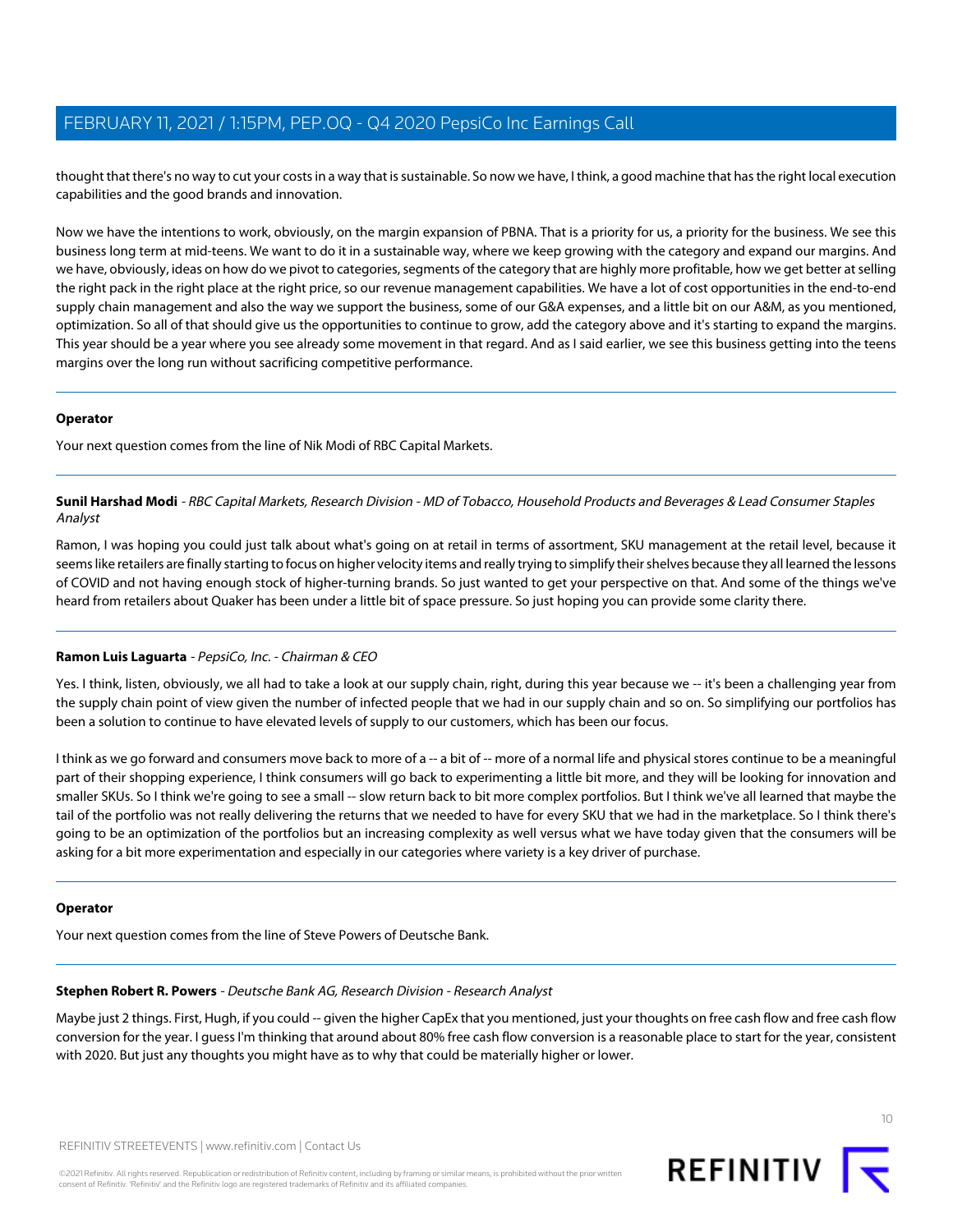And then, Ramon, I just -- I guess, maybe can you talk a little bit about the Gatorade franchise. It had a really strong 2020 behind Zero and other initiatives. And I'm curious to how you're thinking about it into '21. And maybe as part of that, you mentioned kind of a sports energy convergence in your answer to Laurent's question. And it looks to me like you're increasingly positioning Bolt24 to play in that area. So maybe you could talk a little bit more about how those lines may be blurring.

### **Ramon Luis Laguarta** - PepsiCo, Inc. - Chairman & CEO

Okay. Hugh, do you want to...

### **Hugh F. Johnston** - PepsiCo, Inc. - Vice Chairman, Executive VP & CFO

Yes. I'll jump in on this. Obviously, Steve, we didn't give specific cash flow guidance. But I think, generally speaking, the profile of our cash flow will be similar to what you saw in 2020.

### **Ramon Luis Laguarta** - PepsiCo, Inc. - Chairman & CEO

Great. No, hold on, let me just say a few words on the Gatorade. I think Gatorade, we're seeing Gatorade clearly growing very fast. Part of it is our innovation, especially Zero has been an amazing innovation. It's crossed the \$1 billion retail sales value already for a year. I mean that's a meaningful, sizable innovation. And we're seeing, obviously, people exercising more. And obviously, that's helping us drive additional consumption.

As we think about the future of Gatorade, we couldn't be more excited about what we see. Obviously, moving into other spaces, like I said, natural, obviously you mentioned energy, those could be spaces. But where we see the biggest opportunity for Gatorade is in creating more of a personalized solutions for athletes and kind of amateur athletes, like most of us, and creating a much more engaged relationship where we become advisers of the athletes, of their hydration needs, of all their nutrition needs and we see an opportunity to create much more of a full ecosystem of engagement with the consumer. We provide solutions, we provide products and we provide information. And I think that's the real future of Gatorade, which is a massive brand that has so much trust from consumers. I think we can leverage that trust in providing much more than just a liquid hydration.

### <span id="page-10-0"></span>**Operator**

Your next question comes from the line of Rob Ottenstein of Evercore.

**Robert Edward Ottenstein** - Evercore ISI Institutional Equities, Research Division - Senior MD, Head of Global Beverages Research & Fundamental Research Analyst

Great. Just first a follow-up question on energy. And that is, can you talk about, as you look at your guidance for 2021, how much does your energy strategy bear into it? What is the impact that you're modeling for Rockstar and Mountain Dew on your 2021 guidance? So that's the -- just kind of follow-up question.

And then the bigger picture question is, how do you assess the impact of people staying -- spending more time at home on the snacks business? How much increased demand did you see in 2020 from that, particularly in the U.S. and the likelihood of that continuing?

**Ramon Luis Laguarta** - PepsiCo, Inc. - Chairman & CEO

Hugh, do you want to start with the energy?

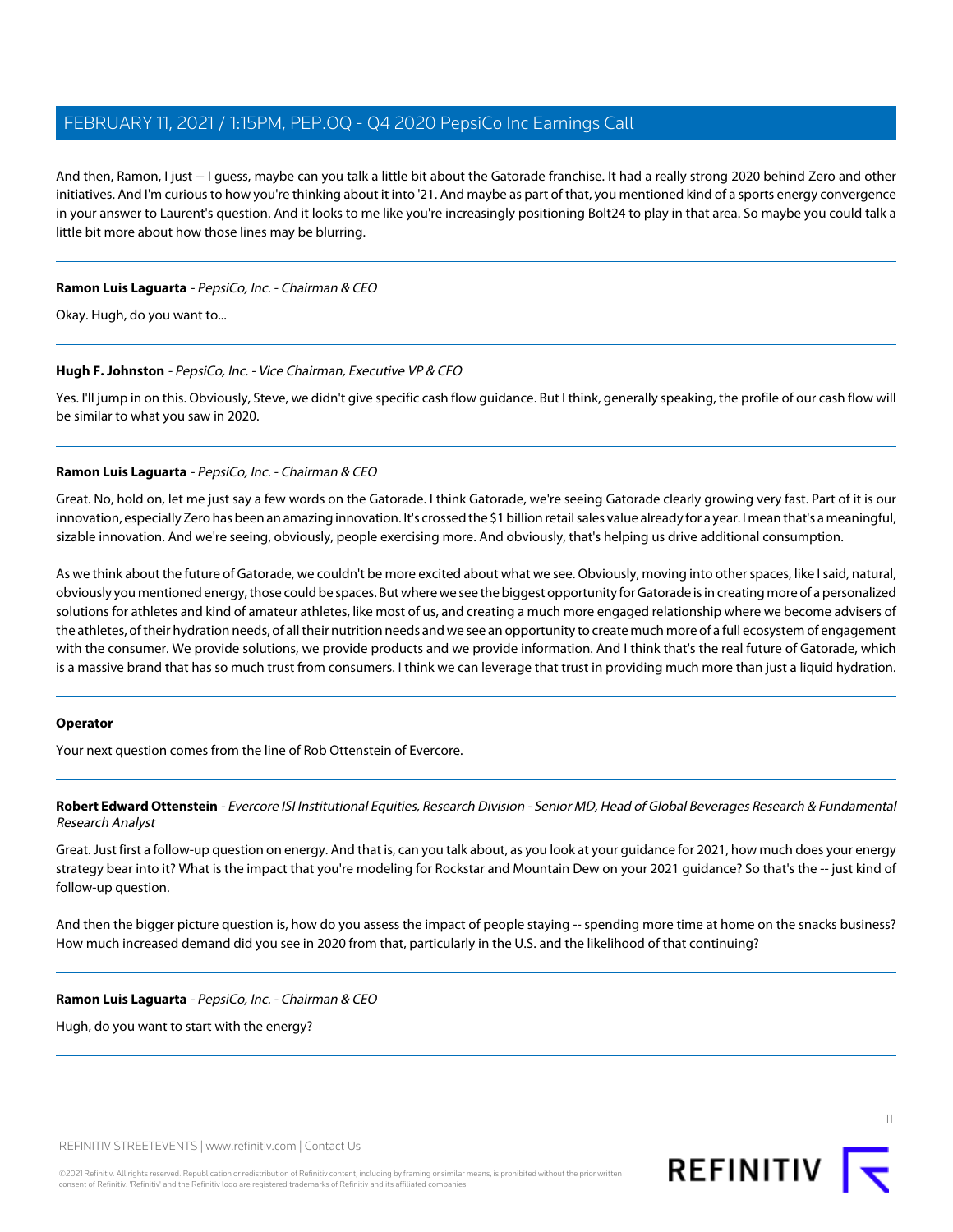# **Hugh F. Johnston** - PepsiCo, Inc. - Vice Chairman, Executive VP & CFO

Energy, yes, happy to. Robert, in terms of being one of the impact items for PBNA, clearly, the energy strategy is important to us. And that's broad based. It's Rockstar. It's what we might do with Mountain Dew. And obviously, Bang is a bit of a contributor as well.

In terms of overall PepsiCo, yes, it matters but I wouldn't call it a make-or-break type of item for the company this year. If things don't go as well as we expect, I think we've got enough of other levers that will be fine. It's important for PBNA, to be sure.

# **Ramon Luis Laguarta** - PepsiCo, Inc. - Chairman & CEO

Yes. And on the impact of the kind of the new mobility habits on snacks, I would say we've lost a lot of high-profit volume in both the convenience channel and the away-from-home channel. I mean, we always talk about beverages, but snacks had a pretty good impulse and away-from-home opportunity that we've lost, and that was high margin.

On the opposite side, we're obviously seeing more consumption at home, both on kind of indulgence in terms of kind of at the end of the day, there's -- people need a break or during the day some breaks, and we're seeing more solo consumption, so more multipack, small portion formats. At the end, probably a bit of a net positive for the category, but not massively in terms of what we're seeing across the world. Maybe a bit more developed -- in developed markets where we have more in-home consumption, maybe a more positive impact. But in developing markets where there's more of an away-from-home consumption, a negative impact. So that's how full company, those are the drivers, depending on the -- how the per cap -- per capita consumption is built between in-home and out-home and the different occasions.

### **Operator**

<span id="page-11-0"></span>Your final question comes from the line of Chris Carey of Wells Fargo Securities.

### **Christopher Michael Carey** - Wells Fargo Securities, LLC, Research Division - Senior Analyst

So I just wanted to follow up a little bit on PBNA and specifically around pricing and promotion, right? So 3 quarters running of strong net pricing in the division. And I guess -- and you can see this showing up in the data as well. I mean, are you getting more comfortable around the concepts of using price as more of a lever in PBNA over time?

And then maybe specifically, we're at record low promotions across the categories, including for your portfolio in North America. Do you think that you can keep these promotional levels lower as a strategy? And just in general, how sustainable do you think these low promotions are? Or whether we're going to see some sort of reversal in 2021 and that's factored in your outlook?

### **Ramon Luis Laguarta** - PepsiCo, Inc. - Chairman & CEO

Yes, I think strategically, we see in the beverage category, trying to understand better the consumer and give the consumer what he or she needs for every occasion with the right pack and the right price. That's a huge lever of growth for our partners, retail partners and for us. So trying to build kind of a profitable growth along the lines of the value we create for the consumer, for the particular occasion, that's a big driver of opportunity. I think we have -- we're getting better at that at PBNA and globally across the world, understanding the -- really the drivers of every occasion and what is best, what is the portion, what is the sizing, what is the -- what will drive purchasing and consumption. So that's our strategic driver.

In terms of the promotional effort, I think we've simplified promotional calendars with our customers everywhere, given the simplification of the supply chain that we had to do. I think we've all learned that there are some opportunities there, but I'm sure there will be a little bit of additional promotional efforts as the world opens up again. But I think we've all learned that the relative price of the beverage category in some formats in the U.S., even you compare to other markets around the world, was very, very low. So I think we -- there is a strategic journey to make this category